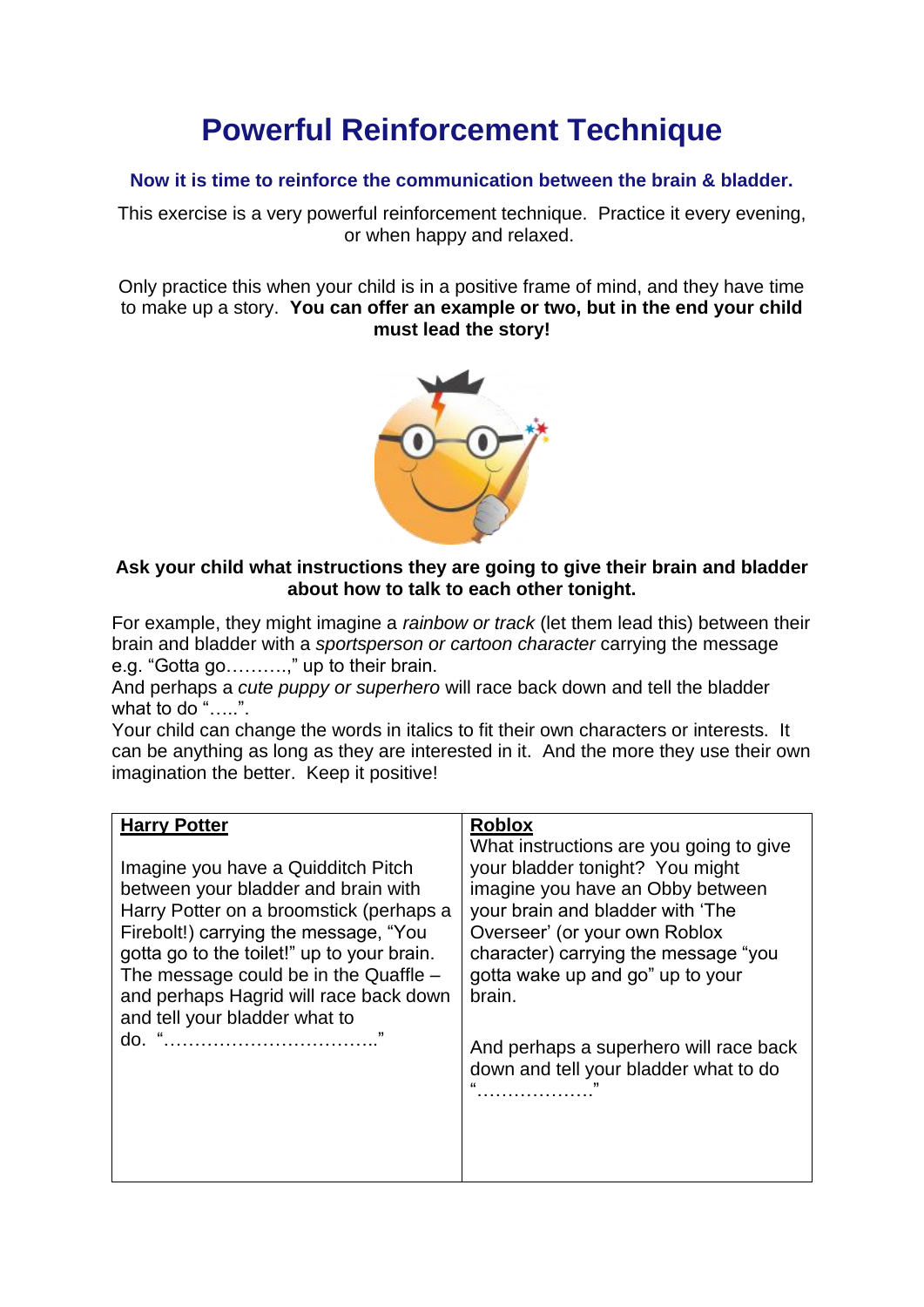| <b>Cute Animals</b>                        | <b>Ninja</b>                             |
|--------------------------------------------|------------------------------------------|
| You might imagine you have a track of      | Imagine you have a martial arts track    |
| some sort between your brain and           | between your brain and bladder with      |
| bladder with a cute bunny rabbit or pony   | Jackie Chan carrying the message up to   |
| carrying the message up to your brain      | your brain e.g. hey, you gotta get up    |
| e.g. hey, gotta go!                        | and go to the toilet!                    |
| And perhaps a tiny puppy will scamper      | And perhaps a wise Ninja Warrior will    |
| back down and tell your bladder what to    | race back down and tell your bladder     |
| do "                                       | what to do. "                            |
| <u>Loves sport</u>                         | <b>Minecraft</b>                         |
| Imagine you have a track, field, or        | Imagine you have a minecart track        |
| cricket pitch (you lead this) between      | between your brain and bladder with      |
| your brain and bladder with your favorite  | Steve carrying the message up to your    |
| sports person carrying the message up      | brain e.g. "hey, you gotta get up and go |
| to your brain e.g. hey, you gotta go!      | to the toilet!"                          |
| And perhaps a famous sportsperson will     | And perhaps an enderman will race        |
| race back down and tell your bladder       | back down and tell your bladder what to  |
|                                            | do. "                                    |
| <b>Mermaids &amp; Dolphins</b>             | <u>Lego</u>                              |
| Imagine you have a track or line           | Imagine you have a Lego road between     |
| between your brain and bladder with a      | your brain and bladder with a Ninjago    |
| very cute dolphin carrying the message     | car / a favourite Lego creation carrying |
| up to your brain e.g. hey, wake up $-$ you | the message up to your brain e.g. hey,   |
| got to go to the toilet.                   | you gotta go to the toilet!              |
| And perhaps a Mermaid will swim back       | And perhaps a minifigure will race back  |
| down and tell your bladder what to do      | down and tell your bladder what to       |
|                                            | do. "Quick, hold it in!"                 |

If they say something like, "There is something in the way of the track/slide/etc. You could say, "Wow, what are you going to do about that?" Let them find the solution.

It is helpful if your child eventually makes up a few visualisations/ stories (don't do this all at once):-

1. Checking in with their bladder in the night and not needing to go